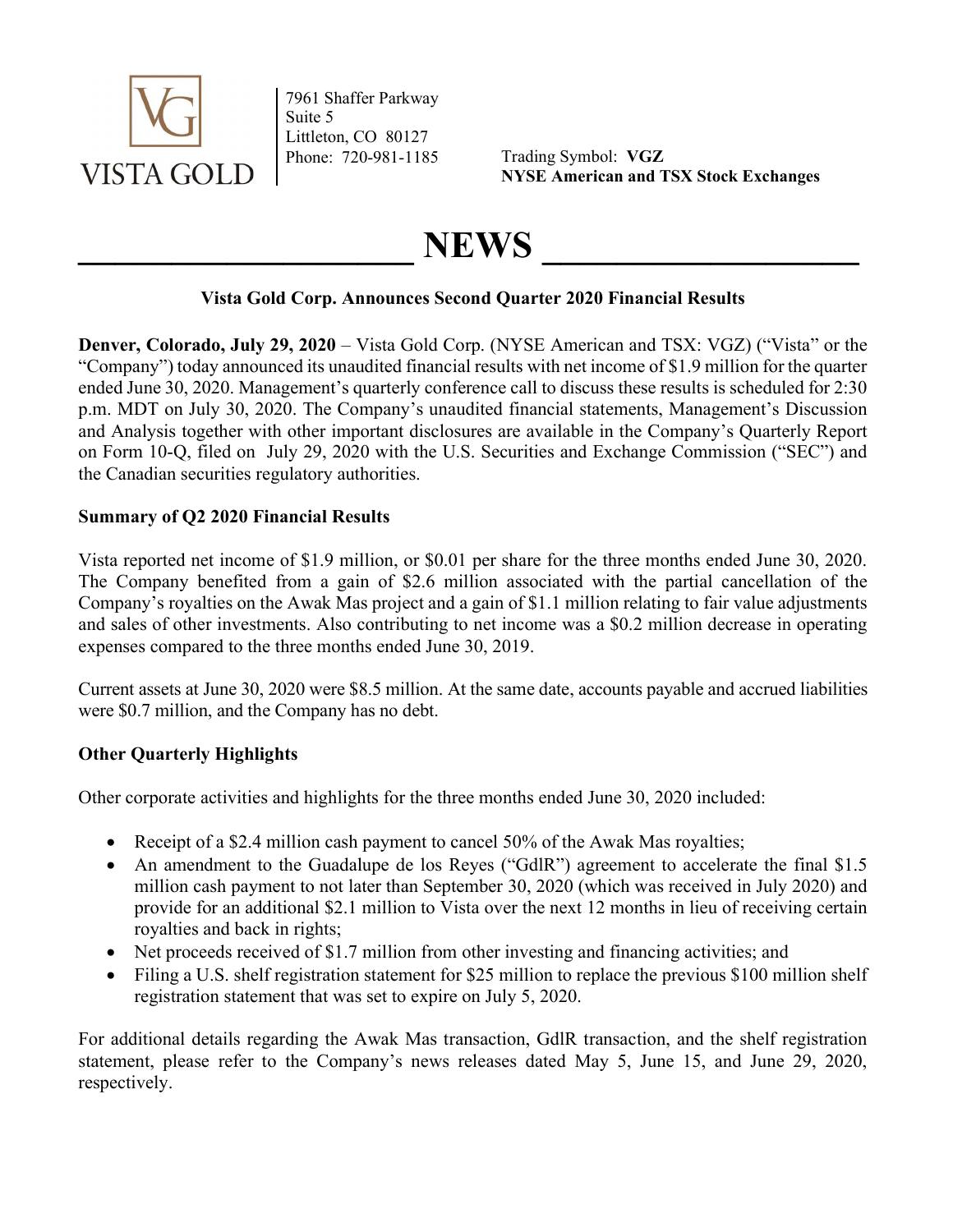Vista's President and CEO, Mr. Frederick H. Earnest commented, "The strengthening of our balance sheet during the second quarter reflects our ongoing operational and capital discipline and gives us the resources needed to pursue our corporate objectives. During the quarter we successfully monetized non-core mineral property interests and realized \$1.7 million from other investing and financing activities. Consistent with our business practice of maintaining a current shelf registration, we filed a new, but much smaller U.S. shelf registration.

In addition to cash generated by non-core assets during the second quarter and the \$1.5 million received in July 2020, we have agreements in place that we expect will generate up to \$4.6 million over the next 12 months. This includes up to \$2.1 million under the amended GdlR agreement and \$2.5 million if the option to cancel the remaining 50% of the Awak Mas royalties is exercised. Monetizing our interests in Awak Mas and GdlR are important elements in our strategy of providing liquidity to further advance Mt Todd.

The recent increase in the gold price, together with the corresponding increase in our share price and trading volume, reflects growing enthusiasm about the value of the Mt Todd gold project. Vista continues to advance and de-risk Mt Todd and is well positioned, in the current gold environment, to consider prospective development partners who we believe will recognize the value of Mt Todd. We are focused on realizing value for Mt Todd that appropriately rewards shareholders and will continue to efficiently optimize and advance Mt Todd until this objective is achieved."

#### Management Conference Call

A conference call with management to review our financial results for the second quarter ended June 30, 2020 and to discuss corporate and project activities is scheduled for July 30, 2020 at 2:30 pm MDT.

Participant Toll Free: 800-353-6461 Participant International: 334-323-0501 Conference ID: 7353852

This call will be webcast and can be accessed at webcast link. This call will also be archived and available at www.vistagold.com after July 30, 2020. Audio replay will be available for 21 days by calling toll-free in North America: 888-203-1112.

If you are unable to access the audio or phone-in on the day of the conference call, please email your questions to ir $\omega$ vistagold.com.

All dollar amounts in this press release are in U.S. dollars.

#### About Vista Gold Corp.

Vista is a gold project developer. The Company's flagship asset is the Mt Todd gold project in Northern Territory, Australia. Mt Todd is the largest undeveloped gold project in Australia and, if developed as presently designed, would potentially be Australia's  $6<sup>th</sup>$  largest gold producer on an annual basis.

For further information, please contact Pamela Solly, Vice President of Investor Relations, at (720) 981- 1185.